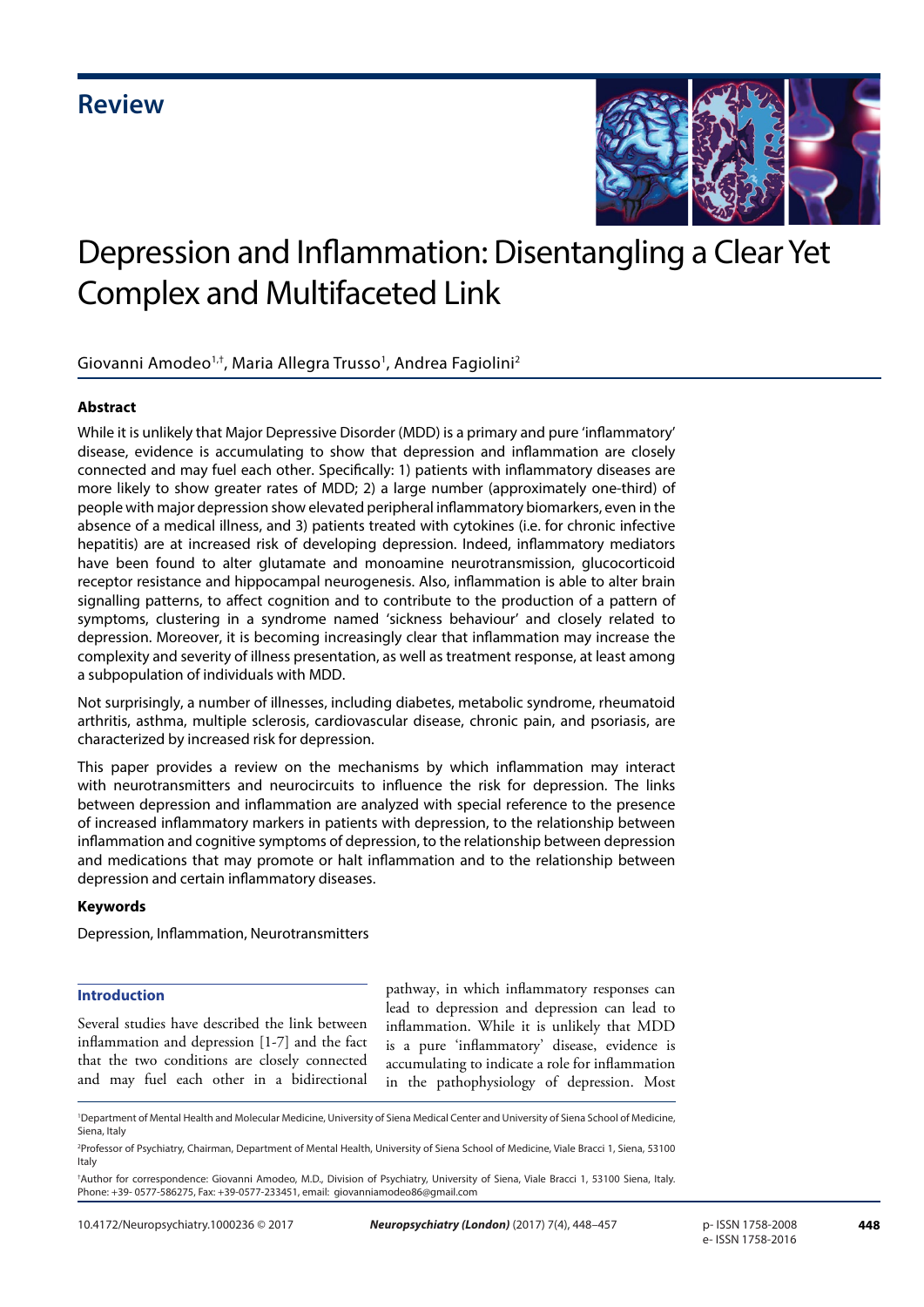of the evidence that connects MDD to inflammation derives from three factors: 1) patients with inflammatory diseases are more likely to show greater rates of MDD; 2) a large number (approximately one-third) of people with major depression show elevated peripheral inflammatory biomarkers, even in the absence of a medical illness, and 3) patients treated with cytokines (i.e. for chronic infective hepatitis) are at increased risk of developing depression. Indeed, inflammatory mediators have been found to alter glutamate and monoamine neurotransmission, glucocorticoid receptor resistance and hippocampal neurogenesis. Moreover, inflammation is able to alter brain signalling patterns, to affect cognition and to contribute to the production of a pattern of symptoms, clustering in a syndrome named 'sickness behaviour' and closely related to depression [8]. Although it is unclear the extent to which inflammation contributes to depression onset and relapse [9-11], it is becoming increasingly clear that inflammation may increase the complexity and severity of illness presentation, as well as treatment response, at least among a subpopulation of individuals with MDD [12]. Although longitudinal studies have shown that elevated serum cytokine levels often precede, and therefore potentially cause depressive symptoms  $[13,14]$ , the direction of causality is still being studied and the possibility that depression worsens the course of inflammatory illnesses cannot be ruled out, at least in a subset of patients.

Not surprisingly, a number of illnesses, including diabetes, metabolic syndrome, rheumatoid arthritis, asthma, multiple sclerosis, cardiovascular disease, chronic pain, and psoriasis, are characterized by increased risk for depression [15,16]. For instance, nearly 20% of subjects with cardiovascular disease experience major depressive disease (MDD) [17], patients with diabetes are twice as likely to develop depression [18] and up to 70% of patients with autoimmune diseases, such as systemic lupus erythematosus [19] or rheumatoid arthritis [20] experience depression.

This paper will provide a review on the mechanisms by which inflammation may interact with neurotransmitters and neurocircuits to influence the risk for depression. The links between depression and inflammation will be analyzed with special reference to the presence of increased inflammatory markers in patients with depression, to the relationship

between inflammation and cognitive symptoms of depression and between depression and medications that may promote or halt inflammation. The paper will also focus on the relationship between depression and diabetes, rheumatoid arthritis and other inflammatory related diseases, in an attempt to deepen the knowledge into the relationship between depression and inflammation by looking at illnesses that are characterized by an alteration of immunity mechanisms.

#### **Depression and Inflammatory Biomarkers**

Several studies have pointed to the presence of increased inflammatory cytokines in subjects with major depressive disorder (MDD). Inflammatory cytokines are cell-signaling protein molecules that are released during inflammation and launch signaling cascades able to activate the immune system. Type 1 cytokines include tumor necrosis factor-α [TNF-α], interferon-γ, interleukin [IL]-1) and serve the primary role of enhancing cellular immune responses. Type 2 cytokines include IL- 6, IL-10, IL-13 and are more linked to antibody responses. These cytokines also prompt acute phase proteins that further activate the immune system, such as C-reactive protein (CRP) [8,21,22].

Proinflammatory cytokines may be either produced in the brain itself or reach the brain from the periphery, through active transport or 'leaky' regions across the blood brain barrier (BBB). Also, cytokines may signal the brain through the afferent vagal pathway or via the entry of activated monocytes into the brain from periphery. Finally, the endothelial lining of the BBB may generate second messenger signals, this leading to an excess production of cytokines by glia [8].

The mechanisms by which inflammatory cytokines modulate the pathways that are implicated in the aetiology of depression is not completely clear but it is becoming increasingly evident that these cytokines can change brain function and structure through mechanisms that are still being studied but may include effects on neurotransmission, for instance via an increase in glutamate induced neurotoxicity, as well as effects on the HPA axis or on hippocampal neurogenesis, [8]. Also, proinflammatory cytokines increase the activity of serotonin transporter (SERT) proteins, resulting in an increase of serotonin reuptake and and in a reduction of extracellular serotonin.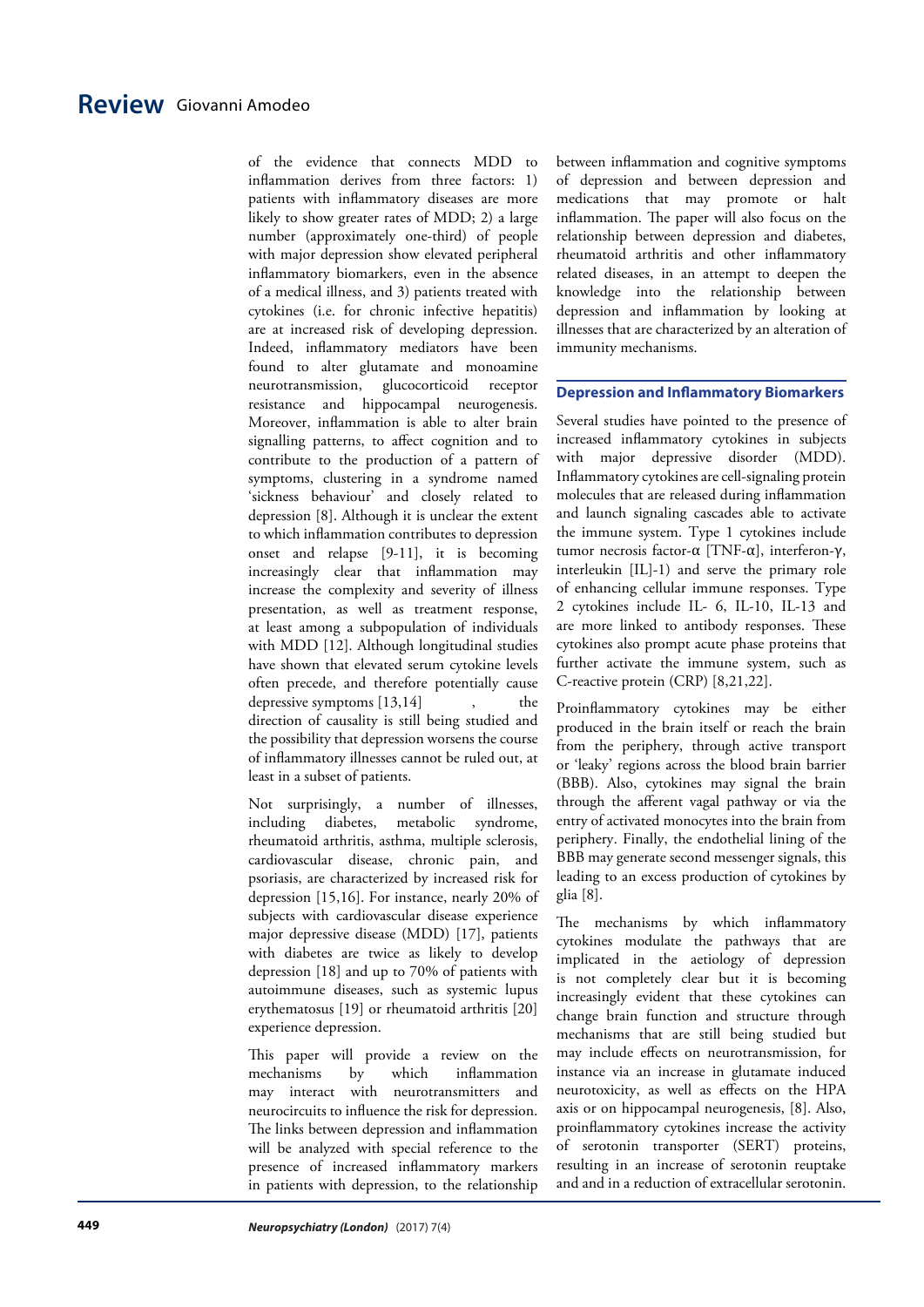Moreover, proinflammatory cytokines are able to up-regulate enzymes such as tryptophan 2,3-dioxygenase (TDO) and indoleamine 2,3-dioxygenase (IDO), with a resulting decrease in tryptophan (TRP) availability for serotoning synthesis. Finally, quinolinic acid (QUIN) and 3-hydroxykynurenine (3-HK) may elevate the levels of reactive oxygen species (ROS) and oxidative stress within the brain, while QUIN increases N-methyl-D-aspartate (NMDA) activity, resulting in hippocampal atrophy and loss of glucocorticoid receptors and leading to a loss of negative feedback and over-activity in the hypothalamic-pituitary-adrenal (HPA) axis [23].

Human studies have demonstrated that patients with depression exhibit the key features of an inflammatory response, including increased levels of acute-phase reactants, chemokines and soluble adhesion molecules as well as an increased expression of pro-inflammatory cytokines and their receptors, both in peripheral blood and cerebrospinal fluid (CSF) [22,24]. Increased levels of IL-6, IL-8 and type I IFNinduced signalling pathways have been described along with a variety of innate immune genes and proteins, including IL-1 β, IL-6, TNF, Toll-like receptor 3 (TLR3) and TLR4 [Miller, 2015]. Indeed, several meta-analyses [1,25,26] have compared patients with MDD and controls and shown differences in proinflammatory cytokinessuch as tumor necrosis factor-alpha (TNF- $\alpha$ ), C-reactive protein (CRP), interleukin-6 (IL-6), IL-1β, the soluble IL-2 receptor, and the IL-1 receptor antagonist (IL-1ra). For instance, a meta-analysis of 24 studies measuring cytokines in depressed patients [1], showed that individuals with MDD had significantly higher concentrations of TNF-α and IL-6 compared with controls. Similarly, a meta-analysis of over 50 studies, demonstrated that the majority of researches indicate that depressed patients have shown elevations in the proinflammatory cytokines, interleukin (IL)-6, and IL-1 β as well as increased levels of the acute phase protein, C-reactive protein (CRP). Indeed, results from the National Health and Nutrition Examination Survey [27] highlighted that 47% of depressed participants had a CRP level ≥3.0 mg/L, and 29% had a CRP level ≥5.0 mg/L. On the same line, a recent meta-analysis has revealed that tumor necrosis factor (TNF)- $\alpha$  is increased in patients with major depression [25]. Of interest, increased peripheral inflammatory markers have been demonstrated among antidepressant non-responders more often than in treatment responders [28,29].

# **Cytokine Mediated Cognitive Dysfunction**

Patients suffering from depression display a number of cognitive dysfunctions, within the domains of memory, attention and executive function and cognitive deficits have been shown to correlate positively with the levels of proinflammatory cytokines and with the presence of other inflammatory mediators [30]. Indeed, a growing body of preclinical and clinical data suggests that inflammatory changes may well contribute to cognitive changes and that pro-inflammatory cytokines play a central role in synaptic plasticity and other cellular mechanisms that underlie cognition [31].

The relationship between neuroinflammation and cognitive dysfunction is supported by the studies showing an association between markers of inflammation and illnesses such as Parkinson's disease, Alzheimer Disease (AD), and mild cognitive impairment (MCI). For instance, in late-stage AD beta-amyloid plaques are very often co-localized with proinflammatory cytokines, activated microglia, acute phase proteins, and complement factors [32,33].

Neuroinflammation may lead to behavioral and cognitive changes through several mechanisms, including alteration of gene expression, modification in neuronal function, decreased neurogenesis, and impaired long-term potentiation [34]. Of interest, a growing body of evidence points to the possibility of closely linked inflammatory etiology that is shared between depression and cognitive impairment and that may stem from a cytokine-induced imbalance in the kynurenine pathway. This pathway is responsible for tryptophan (TRP) degradation and hence plays a major role in serotonin (5- HT) synthesis and in the key balance between neuroprotective and neurotoxic metabolites. Kynurenine pathway is being looked as a possible target for treatment interventions. However, most of the medications that are presently being used or tested for this purpose are more targeted towards the downstream receptors, enzymes, or transporters than towards the inflammatory basis of such disorders. Other strategies with anti-inflammatory benefits, such as regular physical exercise, may provide an effective intervention for the treatment, prevention or modulation of diseases such as depression or cognitive impairment. Indeed, regular exercise has been recurrently shown to reduce inflammation and to protect against several related disorders [23].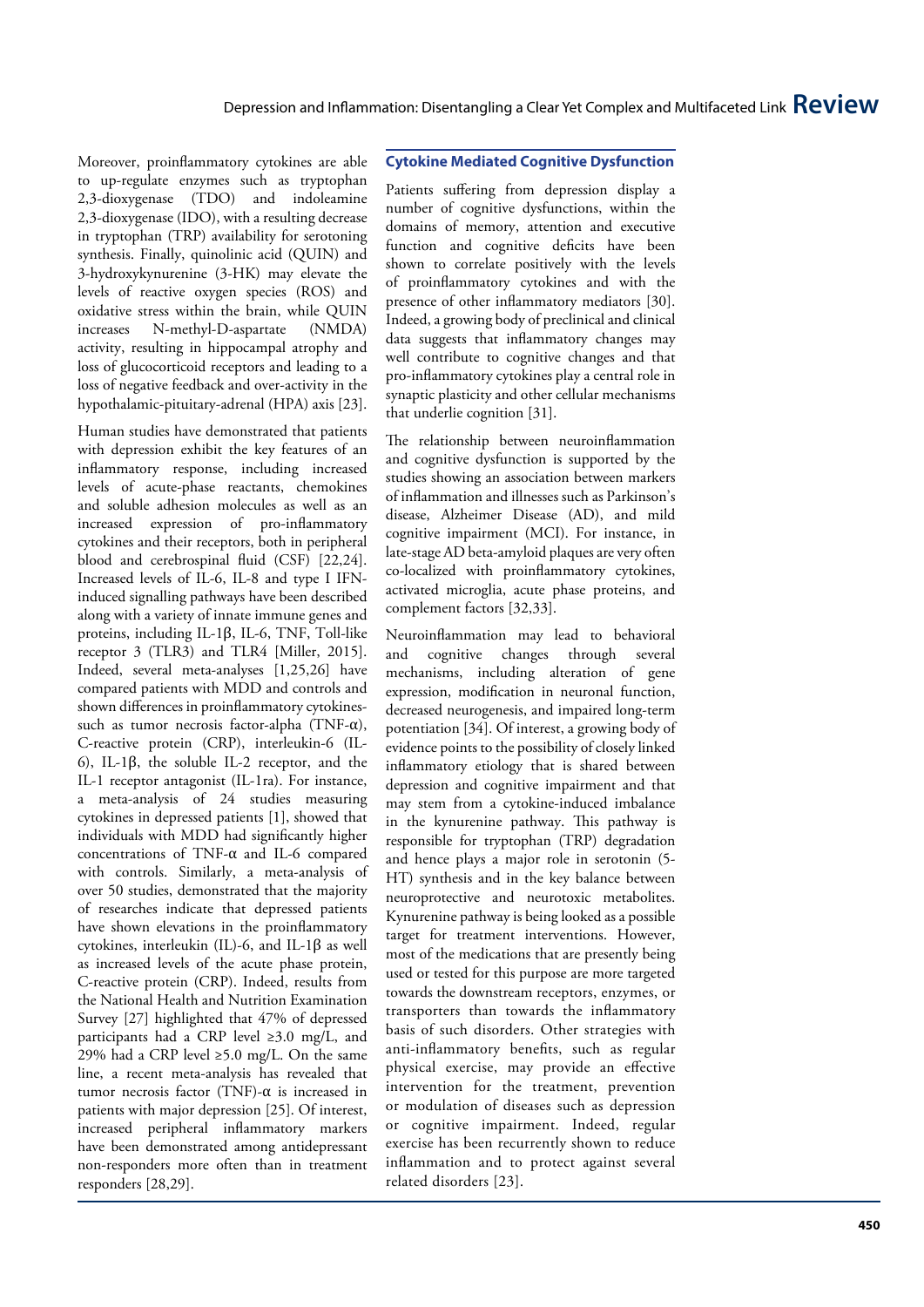# **Relationship between Depression and Medications that Promote or Halt Inflammation**

Patients receiving interferon-alpha (INF-alpha) a potent inducer of cytokines- for treating hepatitis C, multiple sclerosis, malignant melanoma, and some blood cancers have higher rates of depression than those not administered interferon [2].

Not surprisingly, changes in monoamine neurotransmitters and along the HPA axis, which mimic those seen in depressed patients, have been described in individuals receiving immunotherapy treatment [3,10,35]. Also, the administration of immunotherapeutic agents, such as the typhoid vaccine, has led to depressive symptoms and to brain changes similar to those observed in MDD [4,35].

There have been few successful trials investigating whether treatment with anti-inflammatory agents can ease depressive symptoms in humans and antiinflammatory agents such as acetylsalicylic acid (aspirin), cyclooxygenase-2 (COX-2) inhibitors, and TNF receptor antagonists have shown the ability to improve depression treatment [35]. For instance, meta-analyses of randomised controlled trials (RCTs) of non-steroidal anti-inflammatory drugs (NSAIDs), given in monotherapy or as adjunct to antidepressants, indicate that these medications may be more effective than placebo in treating depression [36,37]. Although these results confirm an inflammatory component of depression, the extent to which the antidepressant effect of NSAIDs may be exclusively attributed to their anti-inflammatory action is unclear. In fact, NSAIDs effects may be due to an activity on other targets, such as glucocorticoid receptors [38].

Moreover, given that many trials of NSAIDs medications for depression are based on patients with chronic physical diseases, it is difficult to establish how much of the improvement in depression is attributable to an improvement in the main physical disorder.

Studying the antidepressant effects of cytokine modulators, i.e. monoclonal antibodies and cytokine inhibitors, may provide a model that is easier to understand. A recent proof-of-concept RCT of the tumor necrosis factor alpha (TNF- $\alpha$ ) monoclonal antibody infliximab, showed improvements in patients with treatmentresistant depression and high inflammation at baseline [6].

Also, greater remission of depressive symptoms with the TNF- $\alpha$  antagonist infliximab were seen in Crohn's disease patients [39], while TNF-α antagonists have shown efficacy in patients with depression within the context of autoimmune disorders or other conditions with increased inflammation [40,41]. A systematic review and meta-analysis of antidepressant efficacy of anticytokine treatment was recently conducted using clinical trials of chronic inflammatory conditions where depressive symptoms were measured. A significant antidepressant effect of anti-cytokine treatment compared with placebo was showed and anti-TNF drugs were most commonly studied. Statistically significant improvements in depressive symptoms were observed for adalimumab, etanercept, infliximab and tocilizumab and the antidepressant effect was associated with baseline symptom severity but not with improvement in primary physical illness, sex, age or study duration. This finding confirm a potentially causal role for cytokines in depression and indicates the possibility that cytokine modulators may be developed and used as novel drugs for depression, at least in subjects with chronic inflammation.

However, inflammation is neither sufficient nor necessary to induce and/or to sustain depression and vice-versa. Hence, a clinical benefit from anti-inflammatory agents may only occur in the subset of depressed patients with heightened inflammation [9]. For instance, Raison and colleagues evaluated 60 patients with treatmentresistant depression (TRD), in a double-blind, placebo-controlled, randomized clinical trial, to determine if the inhibition of the inflammatory cytokine tumor necrosis factor (TNF) can reduce depressive symptoms and if treatment response may be predicted by an increase in baseline plasma inflammatory biomarkers, including C-reactive protein (high sensitivity-CRP), TNF, and its soluble receptors. Study subjects received an infusion of infliximab, a TNF antagonist administered at 5 mg/kg ( $n = 30$ ) or placebo (n = 30) at baseline and weeks 2 and 6 of a 12-week trial. Interestingly, infliximab did not show a generalized efficacy in TRD. Yet, it showed the ability to improve depression in those subjects with higher baseline hs-CRP concentration. In fact, 62% (8 of 13 subjects) of study participants with a baseline hs-CRP concentration greater than 5 mg/L showed a response (defined as ≥50% reduction in HAM-D score at any point during treatment) to infliximab versus only 3 out of the 9 patients (33%) with high baseline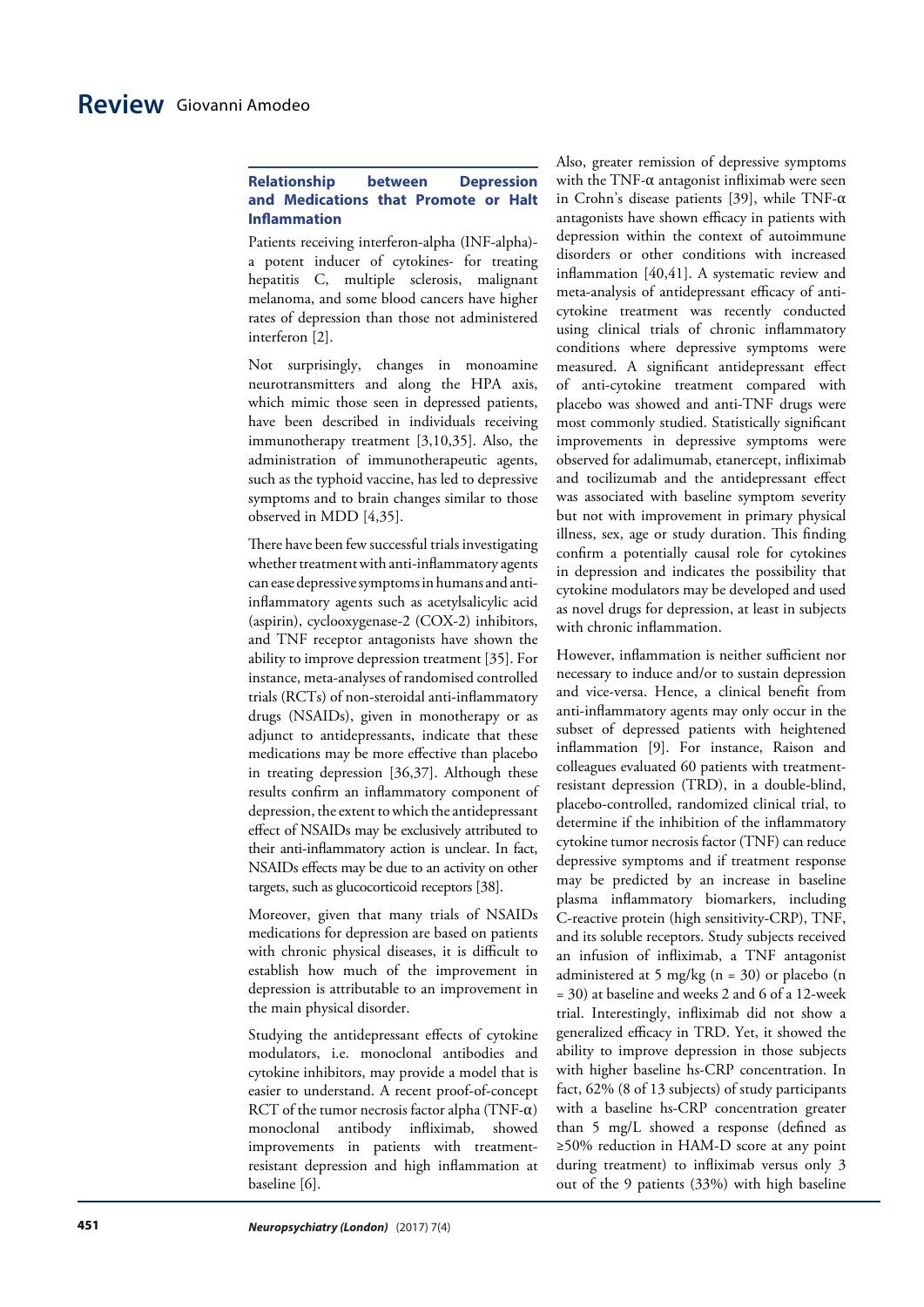hs-CRP that had been assigned to placebo treatment. Similarly, among patients treated with infliximab, baseline levels of TNF and its soluble receptors were significantly higher in responder's *vs* non-responders [6].

Similarly, Rapaport and colleagues evaluated a group of 155 patients with major depressive disorder (MDD), to establish if inflammatory biomarkers such as interleukin (IL)-1ra, IL-6, high-sensitivity C-reactive protein (hs-CRP), leptin and adiponectin, act as moderators of clinical response to omega-3 (n-3) fatty acids.

Study subjects were randomized to treatment with eicosapentaenoic acid (EPA), docosahexaenoic acid (DHA) or placebo. Interestingly, subjects with high levels of inflammation markers improved more on EPA than placebo and the separation between EPA and placebo increased with increasing numbers of markers of high inflammation [42].

### **Depression in Patients with Other Medical Illnesses Related to Inflammation**

Inflammation plays a role in the pathogenesis of several neurological, metabolic and behavioral diseases including depression, dementia, and metabolic disorders. Conversely, these disorders have been shown to contribute to the elevated inflammatory state, this resulting in a vicious cycle [23]. Several mechanisms may explain this relationship. In addition to the ability of inflammatory cytokines to directly impact the nervous system cytokines may directly stimulate receptors within the hypothalamic-pituitaryadrenal (HPA) axis, with the result of influencing hormone secretion. Moreover, several cytokines may indirectly influence endocrinal and neurological disorders by an interference with the regulation of enzymes, which may determine a shift in key metabolic pathways, with resulting imbalance in critical neuroactive molecules [23].

#### **Depression in Diabetic Patients**

Comorbid depression and diabetes is a challenging and under-recognized clinical problem, despite the fact that a relationship between depression and diabetes has been recognized for a long time [43-45]. Given the high prevalence of diabetes and depression, a degree of comorbidity is to be expected. However, epidemiological studies have consistently demonstrated that the 2 diseases occur together twice as frequently as would be expected by chance alone [18,46]. Moreover,

several studies in various medical and psychiatric settings have shown that depression is associated with hyperglycemia and higher rates of diabetes related complications and that relief of depression is associated with improved glycemic control [18, 47,48].

For instance, Anderson and colleagues conducted a metanalysis to estimate the rate of depression in individuals with type 1 or type 2 diabetes and found that the odds of depression in subjects with diabetes were twice that of the non-diabetic comparison group. The prevalence of comorbid depression was significantly higher in diabetic women (28%) than in diabetic men (18%) but the presence of diabetes doubled the odds of comorbid depression in both genders.

A meta-analysis of 9 cohort studies reported a 37 % increased risk of developing type 2 diabetes in adults with depression [18] after accounting for shared factors including sex, body mass index, and poverty. However, a considerable heterogeneity across studies was reported, with the association risk varying from a nonsignificant increased relative risk of 1.03 to a very significant risk of 2.50. A further meta-analysis of 13 studies reported that incident depression in subjects with diabetes at baseline was more likely by 15 % (OR 1.15 (95 % CI 1.02–1.30) [49].

Negative correlations of depression in patients with diabetes include poorer adherence to treatment [50], increased risk of vascular complications (eg, neuropathy, macrovascular complications, diabetic retinopathy) [51], worsened control of glycemia [50], and poor metabolic control [52]. Also, in patients with diabetes depression tends to last longer and is associated with decreased quality of life and increased disability [53], more somatic symptoms [54], increased health care costs and higher mortality risk [52,55].

A number of epidemiologic studies have shown that the correlations between depression and diabetes is bi-directional [49,56]. Yet, the meaning of depression in the context of diabetes is not straightforward and several models have been suggested to explain the comorbidity of depression and diabetes. For instance, depression can be a comprehensible reaction to the problems resulting from a challenging and life-shortening chronic medical illness and to its related complications. Moreover, lifestyle factors and behavioural habits related to depression may contribute to the correlation with diabetes. For instance, people with depression are more likely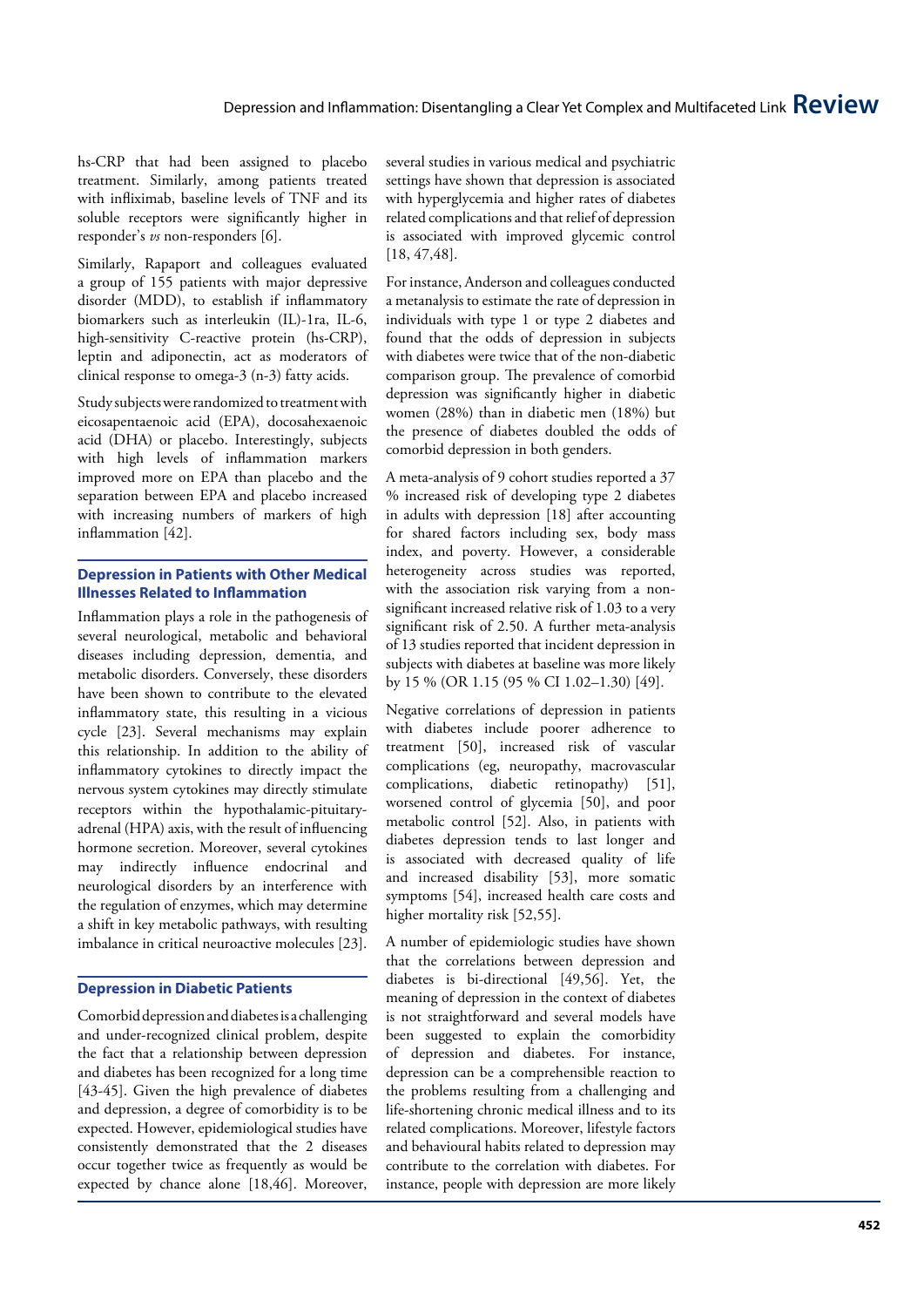to be physically inactive, eat diets that are rich in saturated fats and refined sugars while reducing the intake of fruit and vegetables, have an increased body mass index and not adhere with weight loss recommendations, which may well increase the risk of developing type 2 diabetes [57-59].

In addition to the psychosocial models mentioned above, the co-occurrence of diabetes and depression is likely fueled by common pathogenic mechanisms. In other words, the cooccurrence may be driven by shared underlying biological mechanisms, such as hypothalamicpituitary-adrenal axis activation, inflammation, alterations of the sympatho-adrenal axis [60], and increased proinflammatory cytokines [61], which may contribute to insulin resistance, diabetes risk and depression [45,47].

For instance, a dysfunction of the hypothalamicpituitary adrenal (HPA) axis, may manifests as subclinical hypercortisolism, blunted diurnal cortisol rhythm, or hypocortisolism with impaired glucocorticoid sensitivity, and increased depression and inflammation [45,62].

Chronic inflammation may also stand alone to underlie the correlation between depression and diabetes, as inflammatory cytokines and markers, such as TNF-α, C-reactive protein, and other proinflammatory cytokines, are increased in diabetes, in the metabolic syndrome and in a portion of subjects with depression. Not surprisingly, those markers have shown the ability to cause depression in human beings and sickness behavior in animal models, with symptoms that include negative mood, anhedonia, increased pain sensitivity, fatigue. loss of appetite, and cognitive deficits, a cluster of symptoms that well remind human depression [45,60,63].

### **Depression, Rheumatoid Arthritis and other Inflammatory Related Diseases**

Several Inflammatory diseases have been associated with elevated rates and a greater severity of depression presentation. Depression occurs 5-10 times more frequently among those with a medical illness, worsening their prognosis and disability, especially when the illness is linked with an autoimmune process. For instance, the rate of MDD in multiple sclerosis reaches 50%, with a suicide rate as high as 15% [64,65]. This occurrence is not limited to inflammatory disease that interest CNS, being seen also in peripheral inflammatory diseases such as rheumatoid arthritis (RA), psoriasis

and inflammatory bowel diseases, which show rates of MDD that are conservatively estimated between 13% and 17% [8,20,65,66], with some studies reporting an even higher prevalence. For instance, a recent review of 17 studies involving patients with systemic lupus erythematosus (SLE) reported prevalence rates of depressive disorders, within the range 17–75% [67]. As in similar inflammatory illnesses, depression may result from the psychosocial impact of a chronic disease as well as from lesions of the central or peripheral nervous system owing to cytokines induced biochemical and neurophysiological changes. For instance, in patients with SLE, cytokines may cause or sustain depression via activation of the indoleamine 2,3-dioxygenase (IDO) enzyme as well as through the alteration of neurotransmitters' bioavailability, the modification of neurogenesis and neuroplasticity and via the overstimulation of certain neural circuits. Furthermore, cerebro-reactive autoantibodies present in the cerebrospinal fluid (CSF) of patients with SLE, such as anti-N-methyl-D-aspartate (NMDA) and antiribosomal P, may damage neurons in brain areas that are relevant to mood and behavior, thus causing depressive symptoms [68].

In patients with rheumatoid arthritis (RA), prevalence estimates for depression have widely ranged across studies, with results ranging from 9.5% [69] to 41.5% [70], depending on the study methodology and on the chosen threshold for depression. For instance, a study by Robinson and colleagues involving 144 patients with rheumatoid arthritis, stated that almost 60% of the female patients and 35% of the males reported to have felt depressed at some time [71]. In a systematic review and metaanalysis on the prevalence of depression in RA, Matcham and colleagues included a total of 72 studies, with more than 13 000 patients, and reported that 43 methods had been used to define depression. The authors reported differences across multiple studies, mainly depending on the definition of depression and on the threshold that was used for the diagnosis of depression. The overall prevalence of major depressive disorder (MDD) resulted 16.8%, whereas the Patient Health Questionnaire (PHQ-9) prevalence of depression was 38.8%, and the prevalence levels according to the Hospital Anxiety and Depression Scale (HADS), with thresholds of 8 and 11 were 34.2% and 14.8%, respectively. Despite the differences among the single studies, it is clear that these rates are significantly higher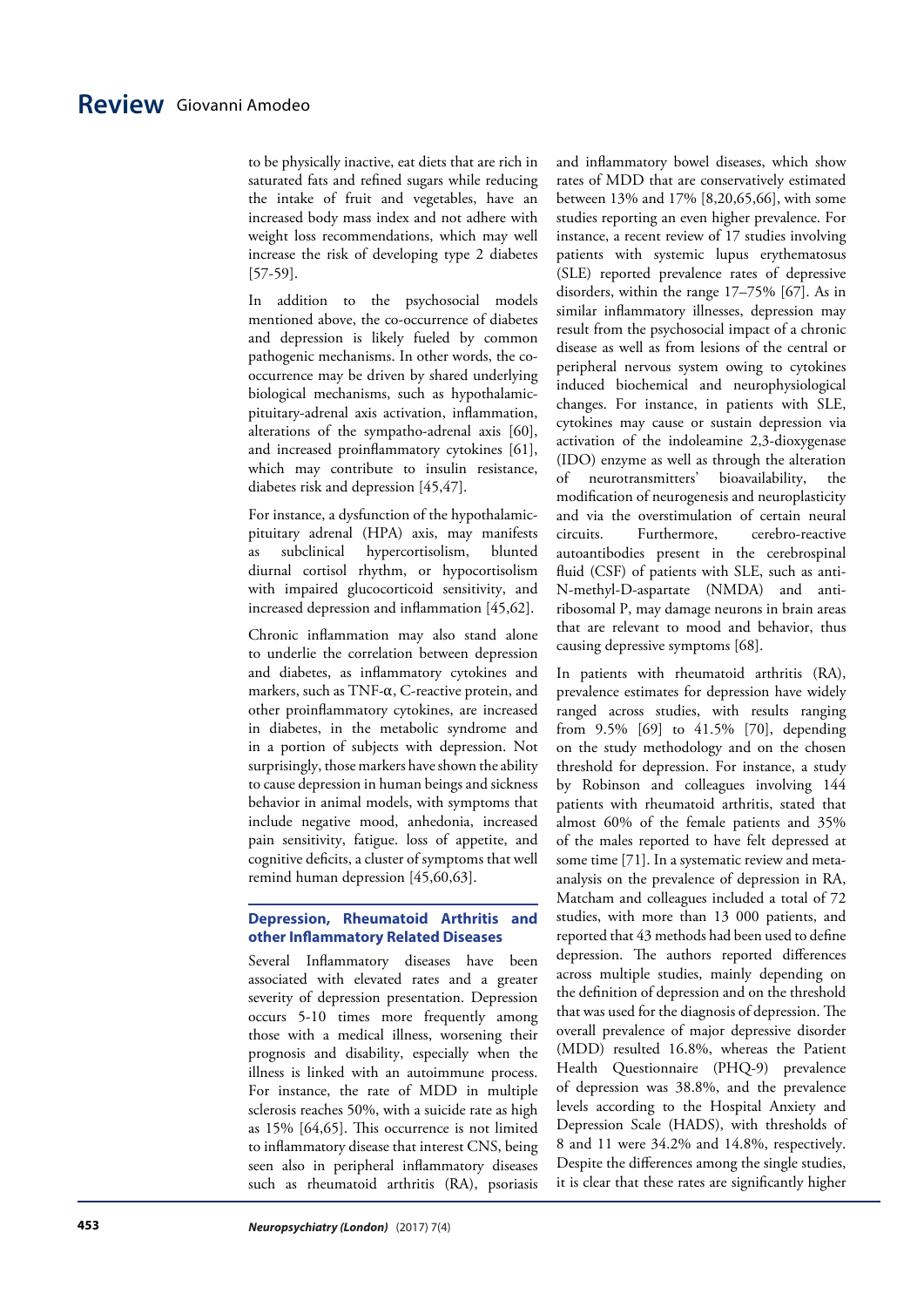than the prevalence rates observed in the general population [72] and are comparable to, or higher than, those reported in subjects with diabetes [73], Parkinson's disease [74] and cancer [75].

Hence, it is clear that both depression [72,76- 79] and depressive symptoms [80,81] are common in persons rheumatoid arthritis (RA). These conditions have been correlated with reduced quality of life [82], increased pain [83], fatigue [84], increased degree of physical disability [85], increased health care costs [86], more comorbidities [87] and increased mortality levels [88]. Depression should therefore be a useful target for interventions aimed at improving subjective health and quality of life in RA patients, as well as in individuals with other inflammatory diseases.

As for the other illnesses described above, the relationship between RA and depression may be mediated by several factors. For instance, emotional responses to a physical illness characterized by pain and debility may play an important role. Also, somatic symptoms that are common in RA (e.g. poor sleep, loss of appetite) are also common, and shared with, depression.

As in other illnesses previously described, pathogenesis of RA seems to be multifactorial and involve key pro-inflammatory cytokines such as IL-1 and TNF α. However, recent discoveries have pointed to a role of novel cytokines, including IL-17, IL-18 and RANK ligand (RANKL) and confirmed that inflammation and tissue damage are the outcome of multifaceted cell-cell interactions in the rheumatoid synovium [89,90].

Nonetheless, it is clear that a dysregulation in the cytokine network plays a crucial role in the pathogenesis of RA and likely contribute to its association with depression. TNF and IL-1 are among the most studied cytokines and are considered to play a key role in the process of chronic joint inflammation and erosive cartilage and bone changes that are seen in RA. These observations are consistent with the fact that anticytokine treatments have proven clinical efficacy, especially with approaches directed against tumor necrosis factor (TNF)-alpha. Proinflammatory cytokines may contribute to the development of MDD in multiple ways, including their effects on the HPA axis, on neurotransmission and possibly a direct action on hippocampal neurogenesis.

However, RA is primarily considered a 'peripheral disease' and the role of cytokines in causing depression during illnesses that primarily affect the brain (eg, depression during multiple sclerosis or post-stroke depression) is more easily understood than their role in peripheral illnesses. Peripheral immune activation, such as that seen with RA, but also with local infections or injuries, is followed by release of cytokines such as IL-1 $\alpha$ , IL-1 $\beta$ , IL-6, and TNF- $\alpha$ . However, these cytokines are not small enough to freely pass through the blood-brain barrier (BBB). Yet, it is now known that the brain itself is able to produce cytokines and that peripheral cytokines can signal the brain through several ways, such as a passage through certain cytokines permeable regions in the BBB, through active transport across the BBB, through the afferent vagal, or through an excess production of cytokines by glia induced by second messenger signals from the endothelial lining of the BBB.

Regardless of the exact mechanisms that are involved, it is clear that inflammatory mediators, whether they are generated peripherally or centrally by specific diseases or they are given exogenously (as with IFN therapy) can lead to depression and that a significant subset of individuals with depression show an increase of inflammatory factors, such as IL-6, TNF-α, and CRP, even when they are not diagnosed with an inflammatory disease.

Although the mechanisms that have been described as potential mediators of the relationship between depression and inflammatory illnesses likely represent only a few of the many causal paths, they potentially explain many features of a complex relationship and provide help to design newer studies for a deeper understanding of the pathophysiology of depression and of certain inflammatory diseases, with the ultimate goal to develop better intervention strategies.

# **Conclusions**

Inflammation plays an increasingly evident role in the pathogenesis of a number of immune system, neurological and behavioral disorders, including depression, cognitive impairment, metabolic and autoimmune diseases.

Clearly, depression, diabetes and inflammatory illnesses are linked in several ways, although neither appears to be absolutely necessary or sufficient for the other. However, there is a significant subset of patients for whom inflammation may precipitate or prolong depression or for whom depression may significantly contribute to the inflammatory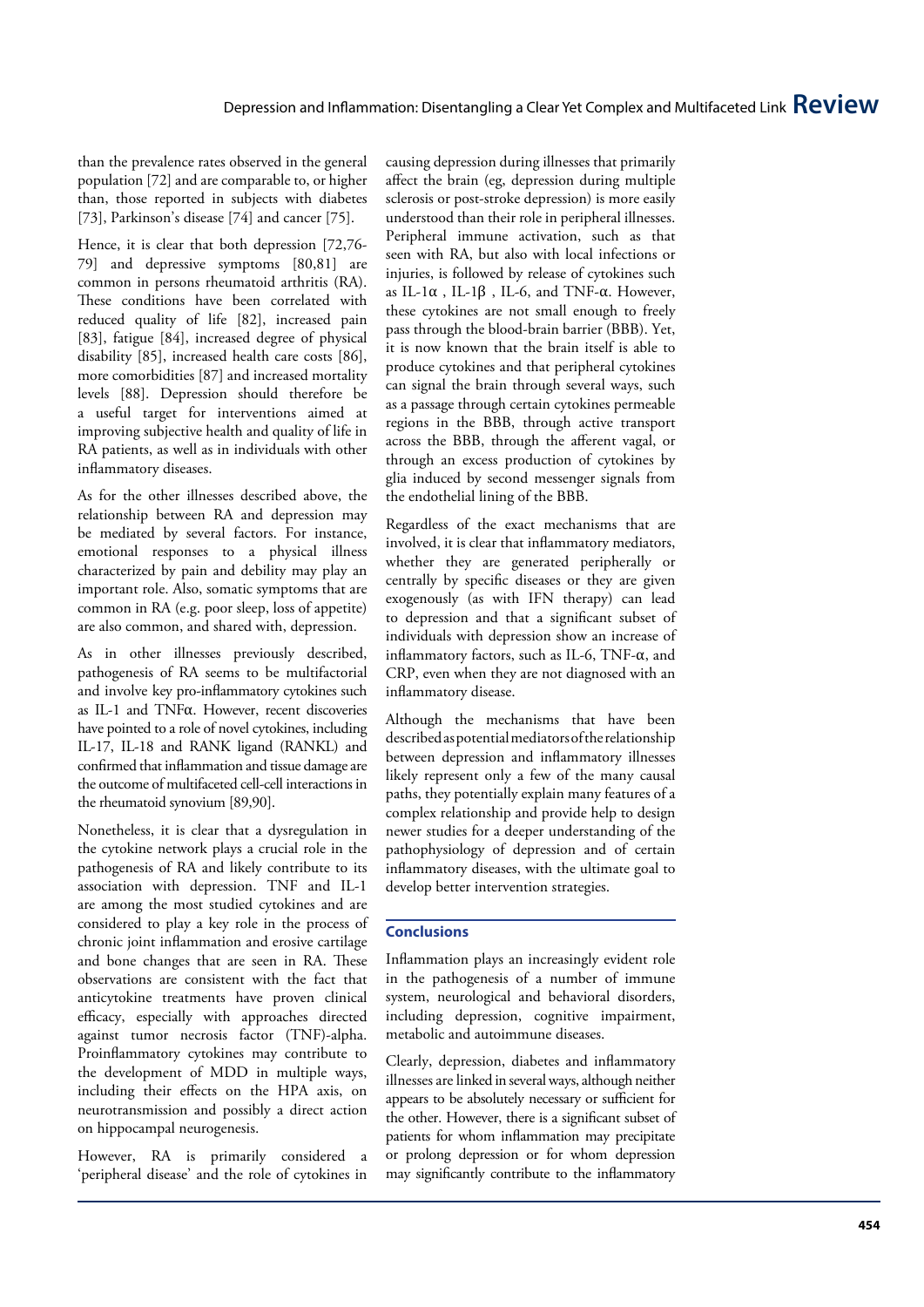response, course and outcome of the comorbid disease.

As the role of inflammation is becoming increasingly appreciated for a growing number of diseases, treatments aimed at restoring a balance of the immune system and its inflammatory mediators should be considered as a potential strategy of treatment and prevention. A new group of anti-inflammatory drugs may help treat depression and the link between these drugs and depression may shed further light on the role that [inflammation](http://www.livescience.com/52344-inflammation.html) plays in depression.

More studies are needed to explore the relationship between depression and inflammation, possibly stemming from an evaluation of the relationship between depression and illnesses such as diabetes, rheumatoid arthritis and other inflammatory illnesses. Those studies may lead to a better understanding of the pathogenesis of each single disease and of the mechanisms that mediate or moderate the co-occurrence. In the meantime, a treatment model that incorporates assessment and treatment of both comorbid conditions seems necessary for improved outcomes.

## **References**

- 1. Dowlati Y, Herrmann N, Swardfager W, *et al.* A meta- analysis of cytokines in major depression. *Biol. Psychiatry* 67(5), 446-457 (2010).
- 2. Raison CL, Borisov AS, Broadwell SD, *et al.* Depression during pegylated interferonalpha plus ribavirin therapy: prevalence and prediction. J. Clin. Psychiatry 66(1), 41-48 (2005).
- 3. Capuron L, Raison CL, Musselman DL, *et al.* Association of exaggerated HPA axis response to the initial injection of interferon-alpha with development of depression during interferon-alpha therapy. *Am. J. Psychiatry* 160(7), 1342-1345 (2003).
- 4. Eisenberger NI, Berkman ET, Inagaki TK, *et al.* Inflammation- induced anhedonia: endotoxin reduces ventral striatum responses to reward. *Biol. Psychiatry* 68(8), 748-754 (2010).
- 5. Pasco JA, Nicholson GC, Williams LJ, *et al.* Association of high-sensitivity C-reactive protein with de novo major depression. *Br. J. Psychiatry* 197(5), 372-377 (2010).
- 6. Raison CL, Rutherford RE, Woolwine BJ, *et al.* A randomized controlled trial of the tumor necrosis factor antagonist infliximab for treatment-resistant depression: the role of baseline inflammatory biomarkers. *JAMA. Psychiatry* 70(1), 31-41 (2013).
- 7. Martinez JM, Garakani A, Yehuda R, *et al.* Proinflammatory and "resiliency" proteins in the CSF of patients with major depression. *Depress. Anxiety* 29(1), 32-38 (2012).
- 8. Krishnadas R, Cavanagh J. Depression: an inflammatory illness? *J. Neurol. Neurosurg. Psychiatry* 83(5), 495-502 (2012).
- 9. Kiecolt-Glaser JK, Derry HM, Fagundes CP. Inflammation: Depression Fans the Flames and Feasts on the Heat. *Am. J. Psych* 172 (11), 1075-1091 (2015).
- 10. Raison CL, Miller AH. Is depression an

inflammatory disorder? *Curr. Psychiatry. Rep* 13(6), 467-475 (2011).

- 11. Glassman AH, Miller GE. Where there is depression, there is inflammation ... sometimes! *Biol. Psychiatry* 62(4), 280-281 (2007).
- 12. Haroon E, Raison CL, Miller AH. Psychoneuroimmunology meets neuropsychopharmacology: translational implications of the impact of inflammation on behavior. *Neuropsychopharmacol* 37(1), 137-162 (2012).
- 13. Khandaker GM, Pearson RM, Zammit S, *et al.* Association of serum interleukin 6 and C-reactive protein in childhood with depression and psychosis in young adult life: a population-based longitudinal study. *JAMA. Psychiatry* 71(10), 1121-1128 (2014).
- 14. Gimeno D, Kivimaki M, Brunner EJ, *et al.* Associations of C-reactive protein and interleukin-6 with cognitive symptoms of depression: 12-year follow-up of the Whitehall II study. *Psychol. Med* 39(3), 413- 423 (2009).
- 15. Shelton RC, Miller AH. Eating ourselves to death (and despair): the contribution of adiposity and inflammation to depression. *Prog. Neurobiol* 91(4), 275–299 (2010).
- 16. Slavich GM, Irwin MR. From stress to inflammation and major depressive disorder: a social signal transduction theory of depression. *Psychol. Bull* 140(3), 774-815 (2014).
- 17. Hoen P, Kupper N, de Jonge P. Depression and cardiovascular disease progression: epidemiology, mechanisms and treatment. Stress and cardiovascular disease. Springer 211-233 London, United Kingdom (2012).
- 18. Anderson RJ, Freedland KE, Clouse RE, *et al.* The prevalence of comorbid depression in adults with diabetes: a meta-analysis. *Diabetes. Care* 24(6), 1069-1078 (2001).
- 19. Bachen EA, Chesney MA, Criswell LA. Prevalence of mood and anxiety disorders in women with systemic lupus erythematosus. *Arthritis. Rheum* 61(6), 822-

#### 829 (2009).

- 20. Dickens C, McGowan L, Clark-Carter D, *et al.* Depression in rheumatoid arthritis: a systematic review of the literature with meta-analysis. *Psychosom. Med* 64(1), 52-60 (2002).
- 21. Raison CL, Capuron L, Miller AH. Cytokines sing the blues: inflammation and the pathogenesis of depression. Trends. Immunol 27(1), 24-31 (2006).
- 22. Miller AH, Maletic V, Raison CL. Inflammation and its discontents: the role of cytokines in the pathophysiology of major depression. *Biol. Psychiatry* 65(9), 732-741 (2009).
- 23. Allison DJ, Ditor DS. The common inflammatory etiology of depression and cognitive impairment: a therapeutic target. *J. Neuroinflammation* 11(1), 151 (2014).
- 24. Maes M. Major depression and activation of the inflammatory response system. *Adv. Exp. Med. Biol* 461(1), 25-46 (1999).
- 25. Howren MB, Lamkin DM, Suls J. Associations of depression with C-reactive protein, IL-1, and IL-6: a meta-analysis. *Psychosom. Med* 71(2), 171-186 (2009).
- 26. Liu Y, Ho RC, Mak A. Interleukin (IL)-6, tumour necrosis factor alpha (TNF-α), and soluble interleukin-2 receptors (sIL-2R) are elevated in patients with major depressive disorder: a meta-analysis and metaregression. *J. Affect. Disord* 139(3), 230-239 (2012).
- 27. Rethorst CD, Bernstein I, Trivedi MH. Inflammation, obesity, and metabolic syndrome in depression: analysis of the 2009–2010 National Health and Nutrition Examination Survey (NHANES). *J. Clin. Psychiatry* 75(12), e1428–e1432 (2014).
- 28. Maes M, Bosmans E, De Jongh R, *et al.* Increased serum IL-6 and IL-1 receptor antagonist concentrations in major depression and treatment resistant depression. *Cytokine* 9(11), 853-858 (1997).

29. Lanquillon S, Krieg JC, Bening-Abu-Shach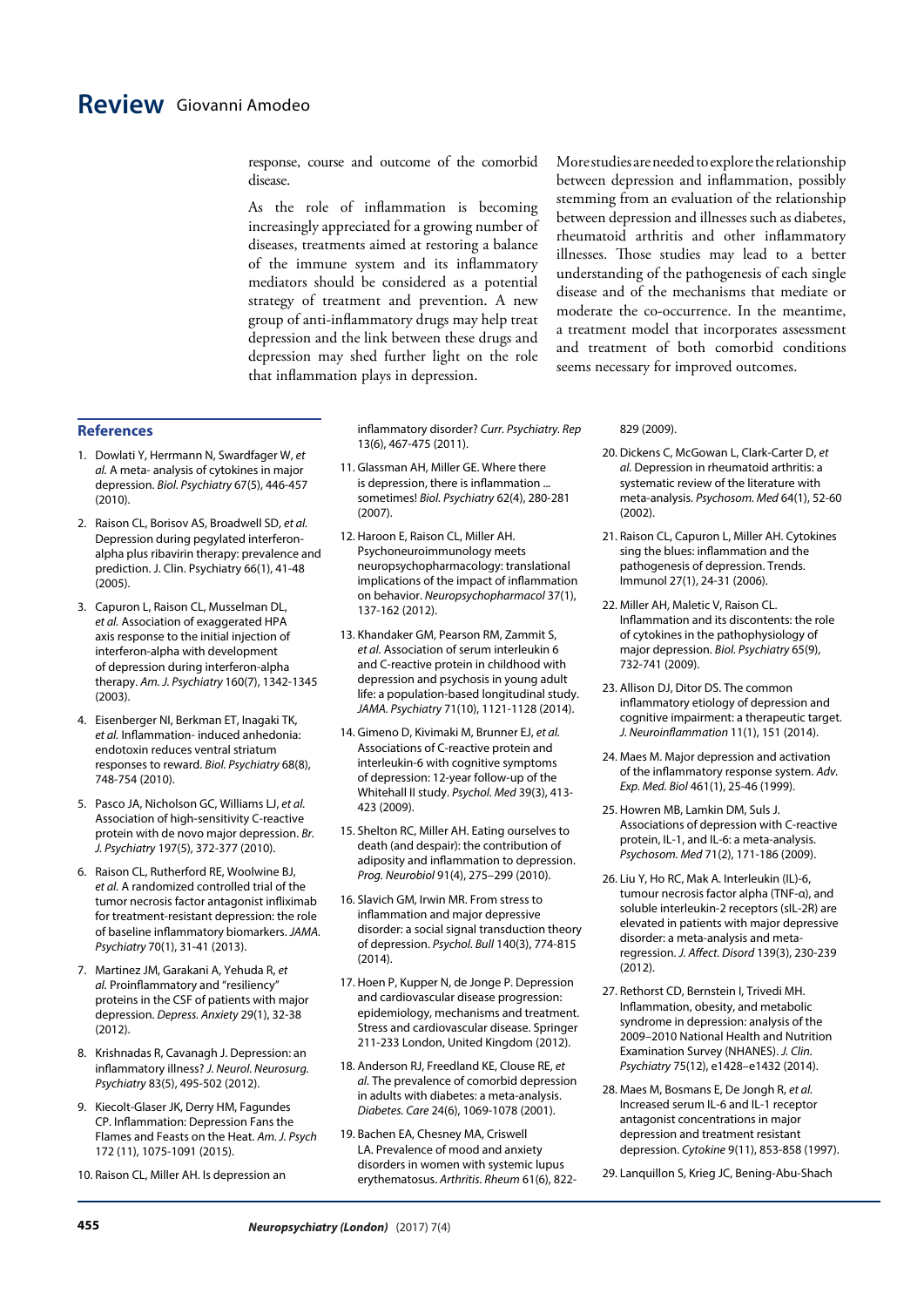# Depression and Inflammation: Disentangling a Clear Yet Complex and Multifaceted Link **Review**

U, et al. Cytokine production and treatment response in major depressive disorder. Neuropsychopharmacol 22(4), 370-379 (2000).

- 30. Wilson CJ, Finch CE, Cohen HJ. Cytokines and cognition-the case for a head-to-toe inflammatory paradigm. *J. Am. Geriatr. Soc* 50(12), 2041e56 (2002).
- 31. Albensi BC, Mattson MP. Evidence for the involvement of TNF and NF-kappaB in hippocampal synaptic plasticity. *Synapse* 35(2), 151-159 (2000).
- 32. Eikelenboom P, van Gool WA. Neuroinflammatory perspectives on the two faces of Alzheimer's disease. *J. Neural. Transm*  111(3), 281-294 (2004).
- 33. Eikelenboom P, Veerhuis R, Scheper W, *et al.* The significance of neuroinflammation in understanding Alzheimer's disease. *J. Neural. Transm* 113(11), 1685-1695 (2006).
- 34. Simen AA, Bordner KA, Martin MP, *et al.* Cognitive dysfunction with aging and the role of inflammation. *Ther. Adv. Chronic. Dis* 2(3), 175-195 (2011).
- 35. Almond M. Depression and inflammation. Examining the link. *Curr. Psych* 12(6), 25-32 (2013).
- 36. Müller N, Schwarz MJ, Dehning S, *et al.* The cyclooxygenase-2 inhibitor celecoxib has therapeutic effects in major depression: results of a double-blind, randomized, placebo controlled, add-on pilot study to reboxetine. Mol. Psychiatry 11(7), 680-684 (2006).
- 37. Kohler O, Benros ME, Nordentoft M, *et al.* Effect of anti-inflammatory treatment on depression, depressive symptoms, and adverse effects: a systematic review and meta-analysis of randomized clinical trials. *JAMA. Psychiatry* 71(12), 1381-1391 (2014).
- 38. Hu F, Wang X, Pace TW, *et al.* Inhibition of COX-2 by celecoxib enhances glucocorticoid receptor function. *Mol. Psychiatry* 10(5), 426- 428 (2005).
- 39. Persoons P, Vermeire S, Demyttenaere K, *et al.* The impact of major depressive disorder on the short- and long-term outcome of Crohn's disease treatment with infliximab. *Aliment. Pharmacol. Ther* 22(2), 101-110 (2005).
- 40. Mathias SD, Colwell HH, Miller DP, *et al.* Health- related quality of life and functional status of patients with rheumatoid arthritis randomly assigned to receive etanercept or placebo. *Clin. Ther* 22(1), 128-139 (2000).
- 41. Raison C, Rutherford RE, Woolwine B, *et al.*  The tumor necrosis factor-alpha antagonist infliximab reduces depressive symptoms in patients with treatment resistant depression and high inflammation. *Brain. Behav. Immun* 26(S1), S49 (2012).
- 42. Rapaport MH, Nierenberg AA, Schettler PJ, *et al.* Inflammation as a predictive biomarker

for response to omega-3 fatty acids in major depressive disorder: a proof of- concept study. Mol. Psychiatry 21(1), 71-79 (2016).

- 43. Holt RI. Undoing Descartes: integrating diabetes care for those with mental illness. *Pract. Diabetes* 28(6), 270-275 (2011).
- 44. Willis T. Diabetes and Depression. *Curr. Diabetes. Rep* 14(6), 491 (2014).
- 45. Holt RIG, de Groot M, Golden SH. Diabetes and Depression. *Current. Diabetes. Rep* 14(6), 491 (2014).
- 46. Whiting DR, Guariguata L, Weil C, *et al.* IDF Diabetes Atlas: global estimates of the prevalence of diabetes for 2011 and 2030. *Diabetes. Res. Clin. Pract* 94(3), 311-321 (2011).
- 47. Campayo A, Gómez-Biel CH, Lobo A. Diabetes and Depression. *Curr. Psychiatry. Rep* 13(1), 26-30 (2011).
- 48. Ali S, Stone MA, Peters JL, *et al.* The prevalence of co-morbid depression in adults with type 2 diabetes: a systematic review and meta-analysis. *Diabet. Med* 23(11), 1165-1173 (2006).
- 49. Mezuk B, Eaton WW, Albrecht S, *et al.* Depression and type 2 diabetes over the lifespan: a meta-analysis. *Diabetes. Care* 31(12), 2383-2390 (2008).
- 50. Heckbert SR, Rutter CM, Oliver M, *et al.* Depression in relation to long-term control of glycemia, blood pressure, and lipids in patients with diabetes. *J. Gen. Intern. Med* 25(6), 524-529 (2010).
- 51. Lin EH, Rutter CM, Katon W, *et al.* Depression and advanced complications of diabetes: a prospective cohort study. *Diabetes. Care* 33(2), 264-269 (2010).
- 52. Egede LE, Ellis C. Diabetes and depression: global perspectives. *Diabetes. Res. Clin. Pract* 87(3), 302-312 (2010).
- 53. Katon WJ. The comorbidity of diabetes mellitus and depression. *Am. J. Med* 121(11), 08-15 (2008).
- 54. Richardson LK, Egede LE, Mueller M. Effect of race/ethnicity and persistent recognition of depression on mortality in elderly men with type 2 diabetes and depression. *Diabetes. Care* 31(5), 880-881 (2008).
- 55. Egede LE, Zheng D, Simpson K. Comorbid depression is associated with increased health care use and expenditures in individuals with diabetes. Diabetes. Care 25(3), 464-470 (2002).
- 56. Golden SH, Lazo M, Carnethon M, *et al.* Examining a bidirectional association between depressive symptoms and diabetes. *JAMA* 299(23), 2751-2759 (2008).
- 57. McMartin SE, Jacka FN, Colman I. The association between fruit and vegetable consumption and mental health disorders: evidence from five waves of a national survey of Canadians. *Prev. Med* 56(3-4), 225-230

#### (2013).

- 58. Carnethon MR, Kinder LS, Fair JM, *et al.* Symptoms of depression as a risk factor for incident diabetes: findings from the National Health and Nutrition Examination Epidemiologic Follow-up Study, 1971-1992. *Am. J. Epidemiol* 158(), 416-423 (2003).
- 59. Marcus MD, Wing RR, Guare J, *et al.* Lifetime prevalence of major depression and its effect on treatment outcome in obese type II diabetic patients. *Diabetes. Care* 15(2), 253- 255 (1992).
- 60. Musselman DL, Betan E, Larsen H, *et al.* Relationship of depression to diabetes types 1 and 2: epidemiology, biology, and treatment. *Biol. Psychiatry* 54(3), 317-329 (2003).
- 61. Golden SH. A review of the evidence for a neuroendocrine link between stress, depression and diabetes mellitus. *Curr. Diabetes. Rev* 3(4), 252-259 (2007).
- 62. Champaneri S, Wand GS, Malhotra SS, *et al.* Biological basis of depression in adults with diabetes. *Curr. Diab. Rep* 10(6), 396-405 (2010).
- 63. Dantzer R, O'Connor JC, Freund GG, *et al.* From inflammation to sickness and depression: when the immune system subjugates the brain. *Nat. Rev. Neurosci* 9(1), 46-56 (2008).
- 64. Lo Fermo S, Barone R, Patti F, *et al.* Outcome of psychiatric symptoms presenting at onset of multiple sclerosis: a retrospective study. *Mult. Scler* 16(6), 742-748 (2010).
- 65. Krishnadas R, Mallon V, McInnes I, et al. Correlates of depression and quality of life in patients with inflammatory arthritides. Eur. Psychiatry 26(S1), 383 (2011).
- 66. Graff LA, Walker JR, Bernstein CN. Depression and anxiety in inflammatory bowel disease: a review of comorbidity and management. *Inflamm. Bowel. Dis* 15(7), 1105e18 (2009).
- 67. Palagini L, Mosca M, Tani C, *et al.* Depression and systemic lupus erythematosus: a systematic review. *Lupus* 22(5), 409-416  $(2013).$
- 68. Braga J, Campar A. Biological causes of depression in Systemic Lupus Erythematosus. *Acta. Reumatol. Port* 39(3), 218-226 (2014).
- 69. Lok EYC, Mok CC, Cheng CW, et al. Prevalence and determinants of psychiatric disorders in patients with rheumatoid arthritis. Psychosomatics 51(1), 338-388 (2010).
- 70. Isik A, Koca SS, Ozturk A, *et al.* Anxiety and depression in patients with rheumatoid arthritis. *Clin. Rheumatol* 26(6), 872-878 (2007).
- 71. Robinson ET, Hernandez LA, Carson DW, *et al.* Depression in rheumatoid arthritis. *J. R. Coll. Gen. Pract* 27(180), 423-427 (1977).
- 72. Waraich P, Goldner EM, Somers JM, *et al.* Prevalence and incidence studies of mood disorders: a systematic review of the